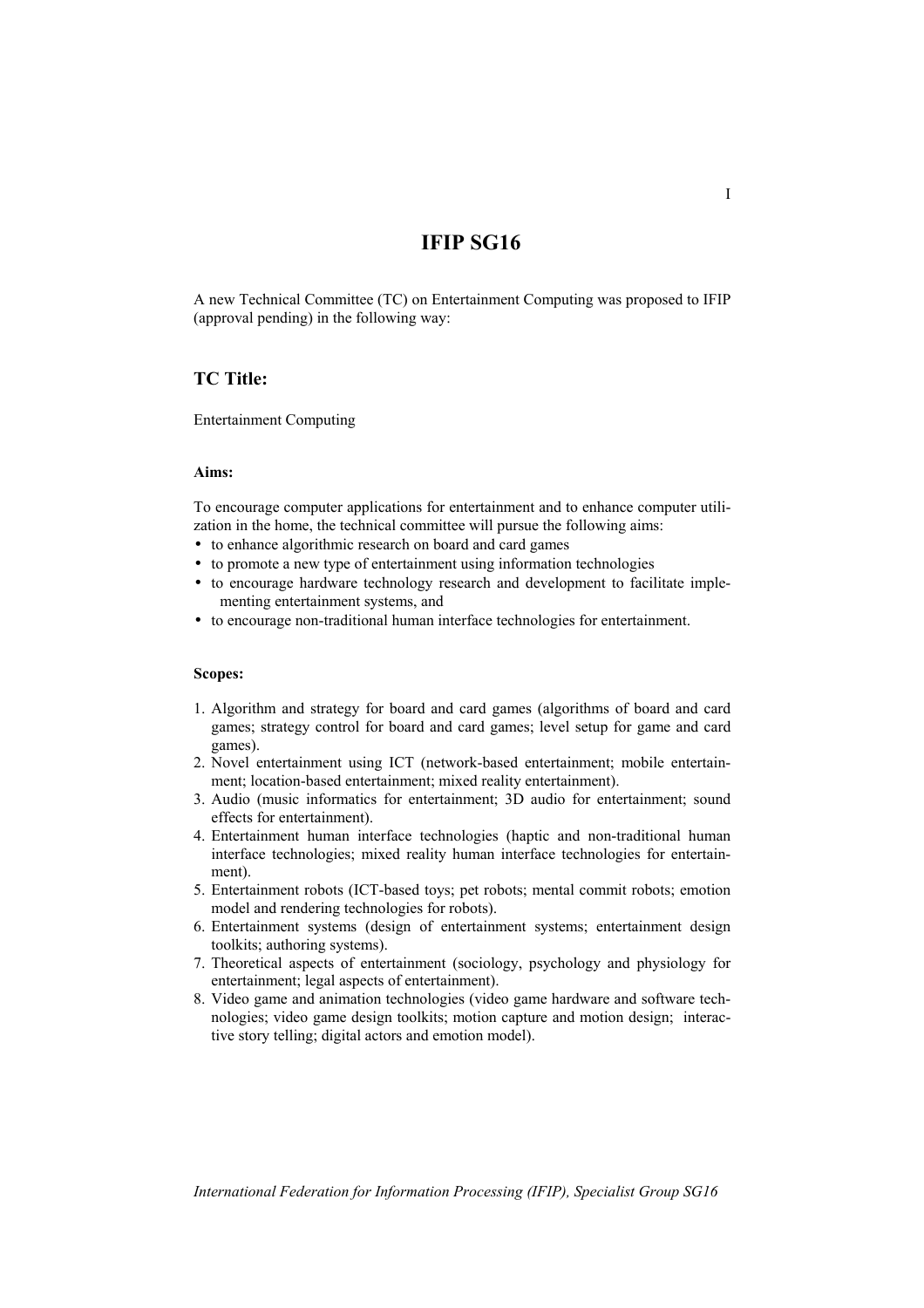- 9. Interactive TV and movies (multiple view synthesis; free viewpoint TV; authoring technologies).
- 10. Edutainment (entertainment technologies for children's education; open environment entertainment robots for education).

*Members:* As first members of this TC, Ryohei Nakatsu is named as chair (contact: nakatsu@ksc.kwansei.ac.jp), Matthias Rauterberg as vice-chair, and Claudio Pinhanez as secretary.

*TC Activities:* Already the third International Conference on Entertainment Computing (ICEC) was organized. The next ICEC will be held in 2005 in Japan. SG16 became a sponsor of the international  $10<sup>th</sup>$  Advances in Computer Games Conference (ACG-10), that was held on November 2003 at Graz, Austria. Two panel session have been organized: (1) at IFIP TC13 INTERACT conference in 2001 (Japan), and (2) at IFIP World Computer Congress in 2002 (Canada). An additional Topical Day "Virtual Realities and New Entertainment" was held at IFIP World Computer Congress in August 2004 (France).

*TC publications*: Ryohei Nakatsu and Junichi Hoshino (2003, eds.). Entertainment Computing, Kluwer Academic Publishers. Matthias Rauterberg (2004, ed.). ICEC 2004-Entertainment Computing, Lecture Notes in Computing Science, Vol. 3166, Springer Verlag.

## **Working Groups (WG) under TC 'Entertainment Computing'**

### **WG16.1 Digital Storytelling**

*Scope*: Storytelling is one of the core technology of entertainment. Especially with the advancement of information and communication technologies (ICT), new type of entertainment called video games have been developed where interactive story development is the key that makes those games really entertaining. At the same time, however, it has not been studied well what is the difference between the interactive storytelling and the conventional storytelling. Also as the development of interactive storytelling need a lot of time and human power, it is crucial to develop technologies for automatic or semiautomatic story development. The objective of this working group is to study and discuss these issues.

*Members:* As a first member of this WG16.1, Marc Cavazza is named as chair (contact: m.o.cavazza@tees.ac.uk).

*WG16.1 Activities:* Already there are several conferences/workshops on digital storytelling. To establish a link between IFIP and these conferences/workshops is the first activity of WG16.1.

II